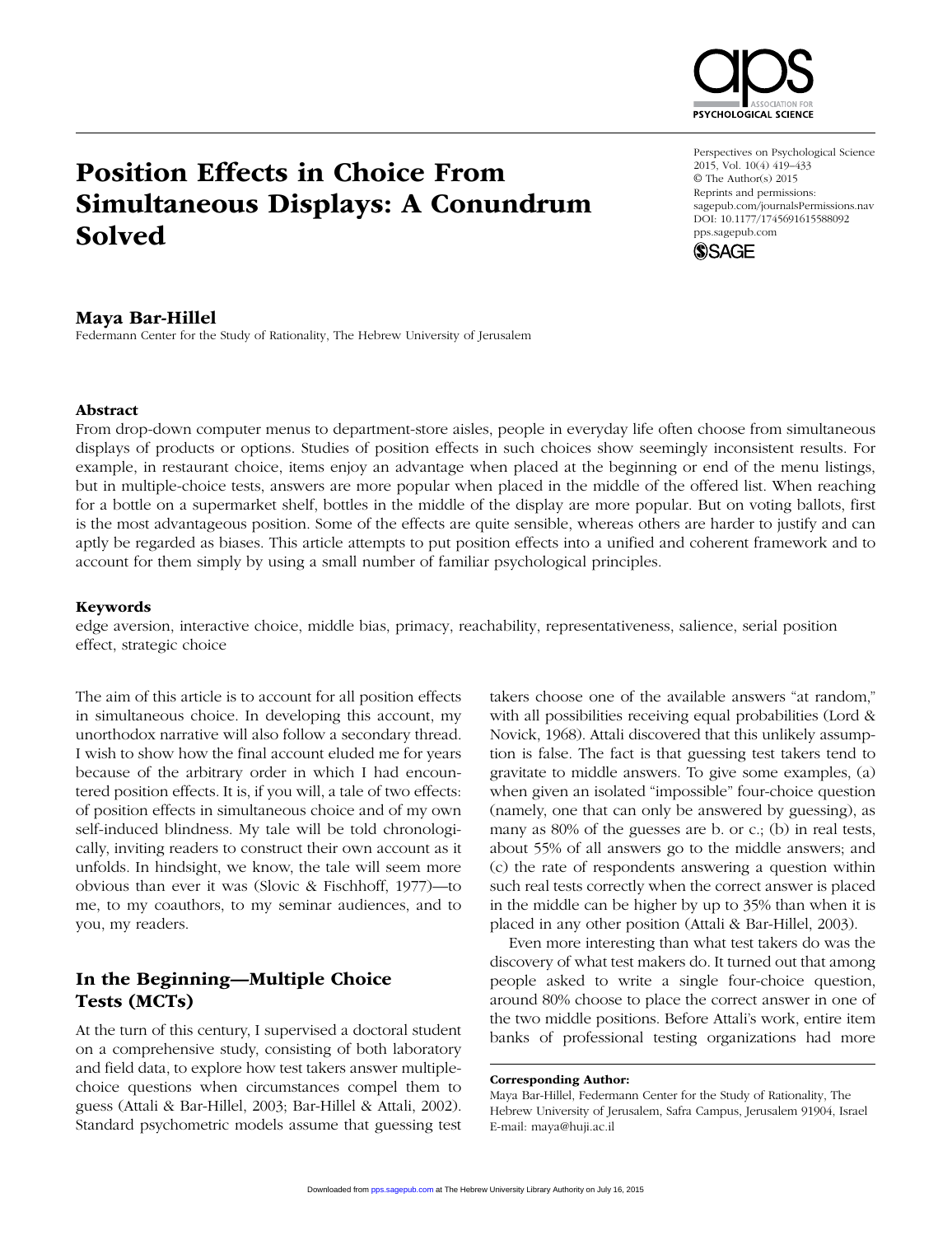| Variable              | Serial position studies                     | Simultaneous choice studies                         |  |  |  |  |
|-----------------------|---------------------------------------------|-----------------------------------------------------|--|--|--|--|
| Stimulus presentation | Sequential, one by one                      | Simultaneous, all together                          |  |  |  |  |
| Medium                | Time                                        | Space                                               |  |  |  |  |
| Duration              | Items "disappear"                           | Items endure                                        |  |  |  |  |
| Dependent variable    | Memory, or learning                         | Choice                                              |  |  |  |  |
| Stimulus type         | Verbal (usually words), or pictorial, items | Verbal items (usually phrases), or physical objects |  |  |  |  |
| Stimuli modality      | Auditory, or visual                         | Visual                                              |  |  |  |  |
| Stimuli variability   | All different                               | Can be same, or different                           |  |  |  |  |
| Number of stimuli     | Typically large (7 and up)                  | Typically small (3-5, almost always under 9)        |  |  |  |  |
| Stimuli presentation  | Linear                                      | Linear or two-dimensional                           |  |  |  |  |

Table 1. Comparing Typical Studies of Serial Position Effects Versus Simultaneous Choice

middle-keyed items than edge-keyed ones. Thus, test makers and test takers alike exhibit what we called a *middle bias* or *edge aversion*<sup>1</sup> (Attali & Bar-Hillel, 2003).

One may well argue that edge aversion among test takers is a rational, even optimal, response to edge aversion in answer keys. But blaming middle bias on test makers only shifts the locus of the question: wherefrom comes their predilection to place correct answers in the middle?

Searching the literature for other position biases revealed edge aversion cropping up repeatedly in a multitude of different contexts, real-world and laboratory, and with physical objects and virtual ones (described later). Thus, oddly enough, we ended up lumping together one's choice of a cereal box from the middle of a shelf display of identical boxes (Christenfeld, 1995) with one's choice of an answer in MCTs, simply because both exhibited middle bias. Middle bias in MCTs seemed to be but another manifestation of a prevalent position effect, explained more by its seeming generality than by any specific characteristics of its own or any higher order principle that could also encompass all findings. The very fact that tasks so clearly different yielded the same effect lead us to conclude, erroneously, that edge aversion was the rule in choice from simultaneous displays.

## The Menu Study

Some years later, I supervised another student in studying position effects in menu choice. Menus are encountered not only in restaurants, but in many Internet sites as well, making them an intrinsically interesting context where position effects had not, to the best of our knowledge, been studied before. However, we found guidance manuals that give advice on menu design. A couple of them suggested that if one wants to enhance the popularity of certain dishes, one should place them at the beginning or at the end of the list of options—not in the middle. This suggestion was either based on no research at all (Main, 1998)2 or on the *serial position effect* (Panitz, 2000).

The serial position effect is among the most robust results in psychology. It has been known for decades and is backed by hundreds of studies. In a typical study, respondents hear a list of words and are then asked to recall them, preferably in the same order. Typically, results show an advantage to words placed at the beginning and/or end of the ordered list. We, however, deemed it irrelevant to restaurant menu listings, because they are quite different from the kind of lists used in studies of the serial position effect. Most notably, menu listings are usually presented to the diner visually and all together, whereas the lists used for studying the serial position effect are presented one at a time. In other words, the first offers a simultaneous display, like a buffet, where all options are present at the time of choice, whereas the second offers a sequential display, like an audition.

Table 1 shows the many ways in which a typical serial position study differs from a typical simultaneous-choice study and from our menu-choice study in particular. Most obviously, in serial position studies, "position" is temporal and temporary, whereas in simultaneous choice studies, the options are positioned in space (i.e., in "locations") and endure there. Moreover, in serial position studies, the dependent variables are memory or learning measures, whereas in simultaneous presentation, the dependent variable is choice or preference.

All in all, there seemed to be no good reason for menu planners to expect results pertaining to memory for items presented in sequence to be predictive of choice from items presented simultaneously. I accepted that in sequential stimuli presentation, middle positions in the sequence were disadvantaged as stated by the serial position effect and for well-understood reasons. In contrast, so I believed, in simultaneous presentation, the middle locations in a spatial arrangement seemed to enjoy an advantage, though one lacking a theoretical underpinning. My commitment to that belief doubtlessly contributed to my skepticism of those practical nonacademic "how to" manuals that suggested that menus are subject to edge advantage.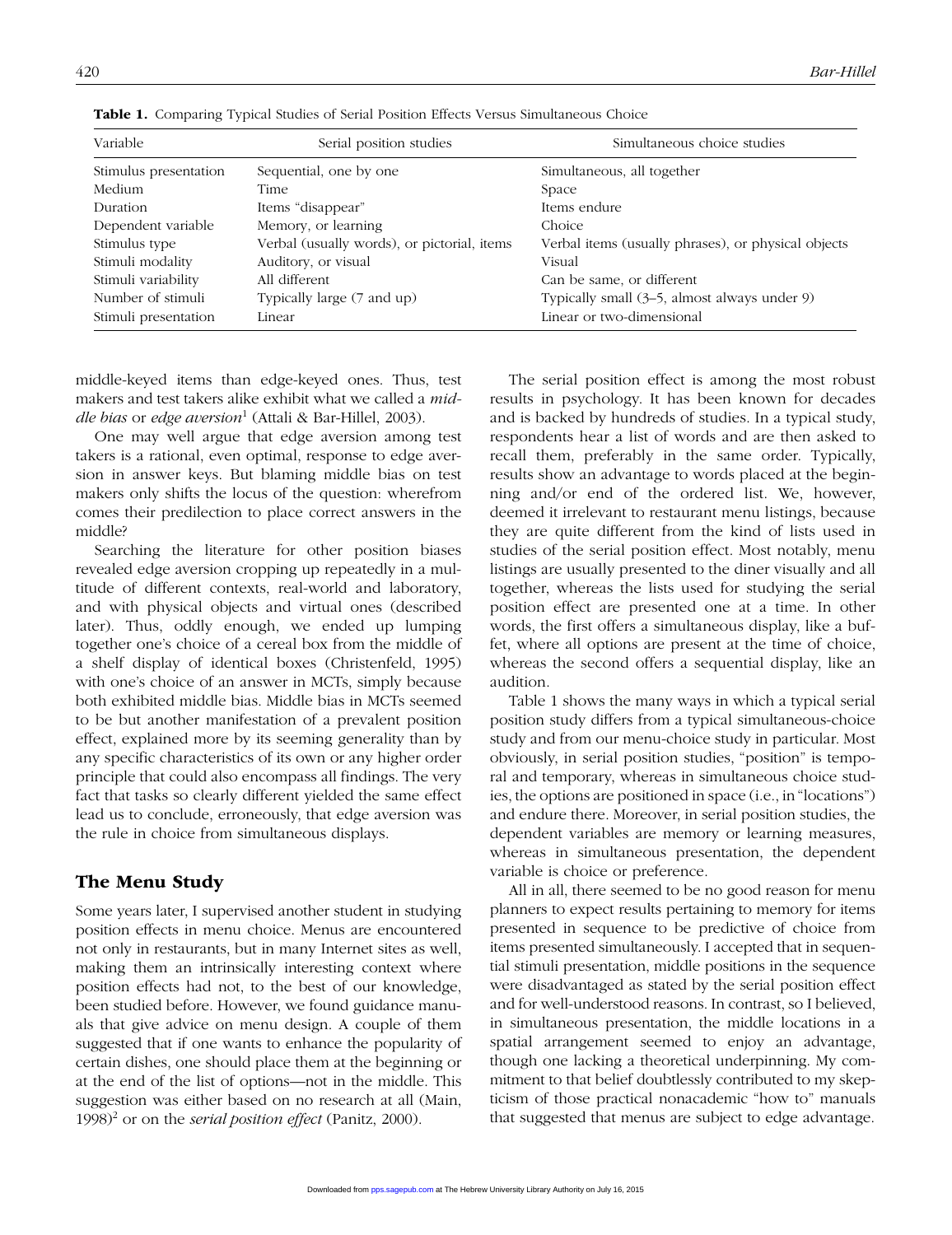When Dayan and I embarked on our empirical study of position effects in menu choice (Dayan & Bar-Hillel, 2011), we fully expected to document another case of edge aversion. To our great surprise, we found the opposite: a clear and symmetrical (albeit small) bias favoring items at the beginning or end of the menu listings.

Shrugging our findings off as a fluke was not a serious option. We had too much data: one fully controlled lab study and one partly controlled real-world field study, involving hundreds of observations each; small menu categories (4 items), large categories (10 items), and middle-sized ones; familiar items ("Coca Cola") and items that required a lengthy description ("Lambada – peppers, aubergine and zucchini roasted to perfection, caressed by olive oil, and topped by Feta and Mozzarella cheeses"); and different categories including appetizers, entrees, coffee drinks, and desserts. In all these, a menu item listed at the beginning or at the end of its category was more popular than when it was listed in the middle of its category. We had to take this result seriously.

#### The Triple Conundrum

By then, I was aware of a few other exceptions to middle bias in simultaneous choice. In one—a large literature on election ballots (e.g., Koppell & Steen, 2004)—being first, but not last, conferred the most advantage. In a couple of others—Wilson and Nisbett's (1978) stocking choice study and Christenfeld's (1995) route choice study being last, but not first, conferred the most advantage.

In Bar-Hillel (2011), I attempted a literature review of position biases in choice from simultaneous displays. Although edge aversion consistently characterized nearly all of the studies I surveyed, no serious theory in the literature covered all the examples. There was, to be sure, psychological theory to explain the "compromise effect" in Likert-type scales (thus called due to the scales being ordered on some semantically meaningful ordinal scale, so that the physical middle of the list also holds the values which are the compromise of the extreme values at the edges). But I had excluded Likert-type choices, where the response stimuli are ordered on a semantically ordinal scale rather than arbitrarily. A compromise effect can certainly not explain preference for the middle stalls in a four-door public restroom or for the middle rolls from the four-roll toilet-paper dispensers within them (Christenfeld, 1995).

In particular, Bar-Hillel (2011) failed to answer three questions:

- 1. Why do MCTs show edge aversion?
- 2. Why do menus show edge advantage?
- 3. Why do such similar tasks (by the parameters of Table 1) show opposite effects?

#### Reframing the Conundrum

And then I had an epiphany: I had been making a wrong assumption. Because of my particular history, sketched above, I had assumed that edge aversion was the rule in simultaneous choice (albeit an unexplained rule) and that the menu results were the exception. But in fact it was the other way around: The menu results followed a well-understood psychological rule, and the MCTs were the exception to be explained.

This was the "correct" framing for no better reason than because I could provide the explanation. In hindsight, the epiphany seems obvious enough: It doesn't really matter that menu items or MCT answers are presented simultaneously to the decision maker's eye. As they need to be read and processed, both of which are sequential, they are not presented simultaneously to the decision maker's mind. Whereas simultaneous versus sequential presentation is a feature of the choice architecture (namely, of the way the choice situation and the choices it offers are designed and presented), how the mind takes in the stimuli is a feature of the chooser's psychology.

Although memory for listed items is no doubt aided by simultaneous presentation, the need to silently read items to oneself in sequential order renders them essentially the same as items read aloud to participants in serial position studies. That spatial presentation, like auditory presentation, is also subject to the serial position effect was already suggested and shown by Jensen (1962). In short, the display is simultaneous, but the intake is sequential. That sequential intake would be subject to serial position effects now follows naturally. So although this still leaves a conundrum to be solved, the conundrum is now not why menus differ from MCTs, but why MCTs differ from menus.

## Classifying Studies of Position Effects in Simultaneous Choice

Two further realizations were needed, which came to me belatedly. One was that MCTs were as different from cans on a shelf as their obvious dissimilarities suggest. The middle bias characterizing both, as well as my ambition to abstract a single generalization from different specific examples, had blinded me to this fact. The other was that MCTs were actually quite different from menus, their superficial similarities notwithstanding. They differed because, importantly, MCTs, but not menus, can be viewed as a game of hide and seek. Test makers design their questions so as to hide the correct answer from unknowledgeable test takers, whereas the latter, knowledgeable or not, always seek to find it.

Figure 1 aims to categorize all studies of position effects in simultaneous choice presently known to me.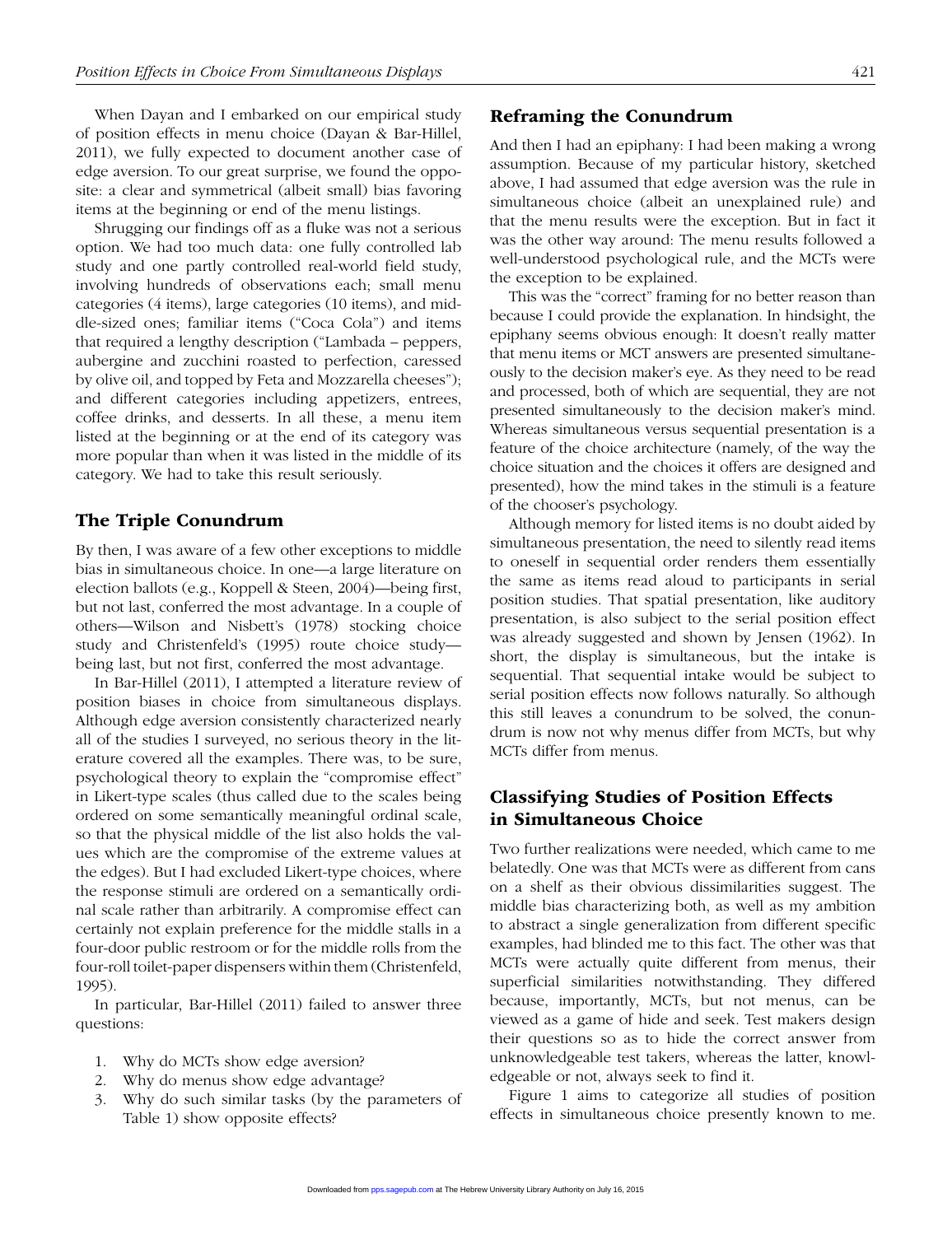

Fig. 1. A classification scheme for simultaneous choice. The effects noted are typical, but subject to manipulation.

The body of research surveyed, although larger than in Bar-Hillel (2011), is subject to the same constraints: Choice is from 3 alternatives or more (there can be no middle bias in binary choice), and Likert-type scales (where middle bias is confounded with the compromise effect) are excluded.

Tasks will be categorized into one of four boxes, and will be explained from just a small number of extant psychological effects (clarifications to follow): (a) reachability, for motor choices; (b) good representation, for mental choices; (c) serial position effects, for verbal choices; (d) focality, for interactive choices.

The first distinction the chart draws is whether the task facing the chooser involves individual decision making or interactive decision making. Interactive decision making is the subject of game theory and differs from individual decision making inasmuch as the payoff for one's decision is affected by that of at least one other interested player (as agents are called in game theory). For example, when playing Rock, Paper, Scissors, no choice taken by the individual player is more or less valuable in itself payoff is determined post hoc by the joint choices of both players.

The second distinction incorporates my belated insight that sequential processing, as in reading, imposes sequential intake on simultaneous displays. As we shall see, this distinction only matters (in the sense of leading to different position effects) when the task is not interactive.

The third distinction, necessarily, pertains only to tasks that are interactive and divides them into competitive games, such as chess or tennis, where one's loss is the other's win, versus games of coordination, in which the players can both win, as when trading or collaborating.<sup>3</sup> The distinctions, and the psychological principles relevant to them, will be elaborated upon as we classify the studies into the four outcome boxes of Figure 1.

## Choice That Neither Requires Processing Nor Is Interactive (Leftmost Box)

Two kinds of choice objects in the literature require no processing: those that are evidently identical, and those that are evidently equivalent. By "evidently" I mean that their identity, or equivalence, is so obvious that it is realized automatically. And inasmuch as all intake requires some processing, here I mean it in the sense of "figuring out." For example, one immediately sees that several soda cans are identical but needs some processing to figure out what's in them.

## *Evidently identical items*

In 1995, Christenfeld wrote a paper titled "Choices From Identical Options"—the kind of choosing that Ullmann-Margalit and Morgenbesser (1977) called "picking". To his title I would add the adjective "evidently," to distinguish it from the case in which the items in the choice set are indeed identical, but the participants don't know it (e.g., Wilson & Nisbett's, 1978, stockings, to which we shall return). Christenfeld focused on evidently identical options because of his interest in choice that has no differential consequences and requires no deliberation.

Christenfeld (1995) used a wide variety of stimuli in his paper. In one study, in a real-world supermarket, he recorded choice from shelf displays of as many as 40 kinds of identical products (cans, boxes, bottles, packets, etc.). The number of identical products displayed simultaneously ranged from 3 to 8. In another, he recorded realworld choice of stalls in a four-stall men's public restroom, which stretched away from the entrance, and choice of toilet-paper from a four-roll horizontal lineup on the right wall of the stalls. And in a third study, he asked laboratory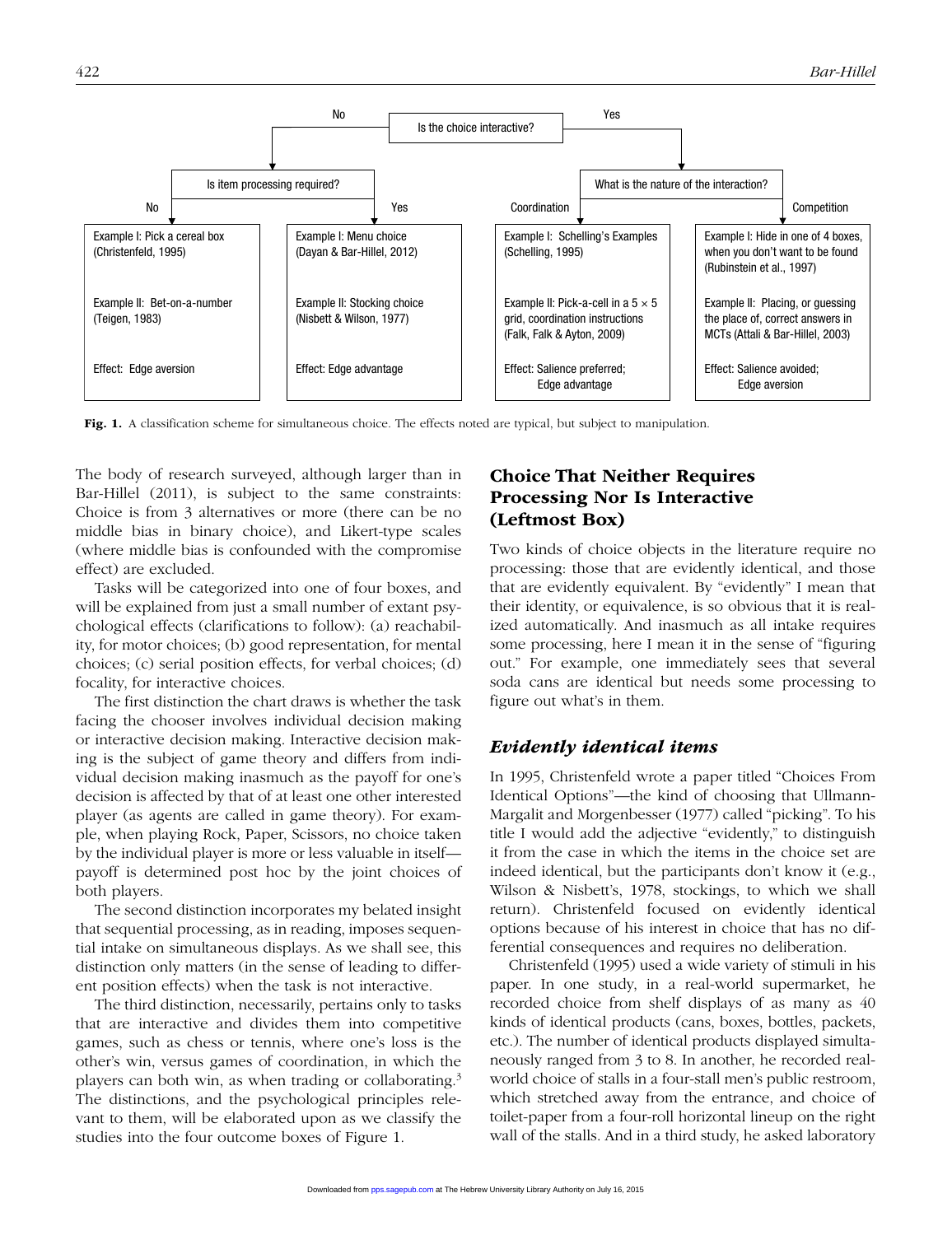subjects to mark an X in one of a row of 3 circles or to circle one X from a row of 4 Xs. A discussion of his final study, choice of routes, is deferred till later. In all but the last, Christenfeld found that choosers "avoided the ends and tended to make their selection from the middle" (1995, p. 50). Specifically, the percent of choices of the first and the last item in the display was less, sometimes far less, than would be expected by chance.

Shaw, Bergen, Brown, and Gallagher (2000) expanded this set by asking participants to sit on one of three chairs, to pick a survey to answer from one of three piles, or to help themselves to one of three highlighters. The choice sets were displayed linearly, "directly in front of the participants … so that they clearly occupied left, middle, and right positions" (p. 159). Overall about two thirds of the choices were of the middle item.

Christenfeld tentatively speculated "that minimizing mental effort is the common principle" (Christenfeld, 1995, p. 55), saying little about what that means, exactly, or even about how it accounts for his restroom stalls results. Shaw et al. (2000), after ruling out two alternative explanations, agreed that Christenfeld's principle "[t]hough reasonable, remains speculative" (p. 161).

However, it is not necessarily mental effort that is being minimized, but also physical effort: Note that these tasks are all perceptual-motor tasks. In Shaw et al.'s (2000) experiments, the displays were designed to be symmetrical with respect to the subject's body. Christenfeld's (1995) lab experiments were similarly symmetrical, but the restroom doors were explicitly not, and nothing is reported about the shoppers' orientation with respect to the supermarket products. It is a likely guess, however, that shoppers turn to face them at the time of actual choice, no matter in which direction they were walking. Eye-tracking studies show that items in the center of a horizontal array receive more visual attention and "that the indirect impact of horizontal centrality on choice is through visual attention" (Atalay, Bodur, & Rasolofoarison, 2012, p. 849). Taken together, this suggests that central items were located symmetrically with respect to the chooser's body and visual field.

This brings us to the psychological principle of *reachability* (Bar-Hillel, Peer, & Acquisti, 2014). This principle states that when other things are equal—as when choosing from evidently identical objects—the object located where it is easiest to reach or to reach for will be favored, and this holds in the mental and physical domains alike. In the physical domain, "easiest to reach" will typically be the object closest in space (or in time) to the choosing agent. In the mental domain, it can be the mental object that runs first through the mind or is taken in first by the mind, in the same sense that the first word of "Jack and Jill went up the hill" ("Jack") mentally precedes, say, the  $5<sup>th</sup>$  word, "up".

In almost all of the tasks described above, items placed in the middle of the array of possibilities were more reachable than those at the right end or the left end, because they were closer to the agent. When reaching for something within a small symmetrical display (vis-à-vis the chooser) by extending one's arm, the middle is most reachable not only geometrically, but in another sense as well: It is less sensitive to fine motor tuning and more robust to inaccuracies. Not needing fine tuning enhances reachability—a tennis ball is more reachable than an aspirin pill (or, for that matter, a basketball), if location is held constant. If one had to pick an object from an array of identical objects and reached for its middle, one could be almost assured of success even if doing so blindfolded and sloppily. Reaching for one of the ends is trickier—a slight deviation and one could miss it (see also Christenfeld, 1995, p. 52).

But Christenfeld (1995) reports two exceptions to contend with. One involves choosing a route between two points, and will be deferred to the following section where it belongs (since the routes, Christenfeld's title notwithstanding, were not identical). The other concerns the restroom stalls. There, reachability presumably decreases with the stall's distance from the entrance, so the first door should have been the most popular choice.<sup>4</sup> At 22%, it was not. But from there on, the second stall (31%) was more popular than the third (29%), which was more popular than last (17%), which was both the least reachable and the least popular door, as it should have been.

I can only speculate ad hoc about the restroom doors. Although all doors are identical *ex ante* (but for their location), *ex post* the most popular doors will lead to the least clean stalls. Possibly what crosses a user's mind as she makes a dash for the toilet is "I'll skip the first door, because everyone else will have preferred it." This type of thinking, myopic as it is in the strategic sense, nonetheless originates from a valid reachability intuition. It also suggests that if one knows that the restrooms have just reopened after having been cleaned, one might hit the first door first, as predicted by reachability.<sup>5</sup> In other words, sometimes choice of a restroom stall may actually involve interactive reasoning, thus placing it outside this box.

Christenfeld (1995) mentions quite casually, and without data, that "It is the nature of shoppers to take items only from the front of the shelf" (p. 50), even if the shelf has not been restocked and the next item back is therefore exposed. This tendency, too, is easily explained by reachability—that item is further away, therefore less reachable. This example shows that although reachability may favor middle items in a frontal lineup, it confers an advantage to being first in a receding lineup. Moreover, it could confer an advantage to any location at all in a vertical lineup, if, for example, that location were at about eye level and the other items were located either too high or too low to be reached for comfortably. Indeed, when Dreze, Hoch, and Purk (1995) in a controlled but real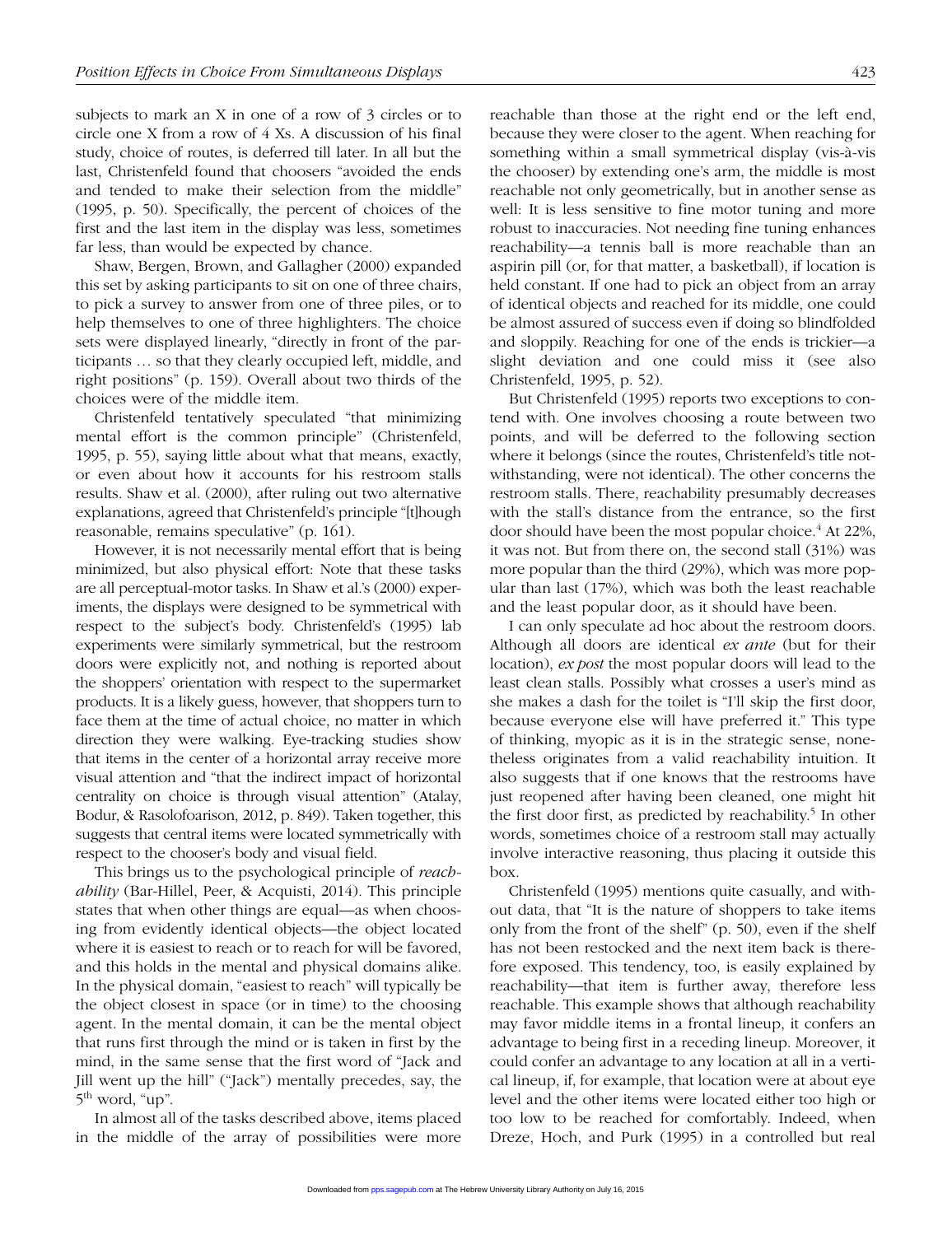supermarket study, moved toothbrushes "from the top shelf (72 inches above the floor) to a shelf that was at eye level (56 inches)" (p. 307), sales increased by 8%.

To conclude, if choice among identical items in a horizontal physical display is implemented by motor action, the choice will be biased by reachability: Often, but not necessarily, this favors central items, because the choice is made from a symmetrical position vis-à-vis the display. Of course, the choice architecture can be such that it is not the middle items in a line that are most reachable.

#### *Evidently equivalent items*

The prototypical task requiring choice among evidently equivalent items involves choosing a number or numbers, as when playing the Lotto or Powerball, where all the numbers in the choice set are known to be equiprobable and only nominal. In these tasks, choice may be implemented not by motor action, but mentally (and usually expressed orally). Excluding cases where one endows some of the numbers with special personal meanings ("my lucky number," "my birthday," etc.), even purely nominal numbers are "contaminated" by the properties of ordinal and cardinal numbers and, like them, are better represented by numbers occupying central positions than by extreme positions (namely, smallest or largest). The middle is inherently perceived as less biased, in a manner of speaking, than the edges, perhaps because it doesn't involve "taking sides."

Teigen (1983) asked participants to guess what number would come up in a random draw of one of a dozen tickets marked from 1 to 12. "While the draw itself was purely random, the guesses were clearly not. … the four central values (5, 6, 7, 8) [were] the most popular ones … chosen by 58.9% of the subjects" (p. 14). Attaching a small monetary prize to a correct prediction, raised the popularity of the four middle numbers to 76%. When Tickets 1–6 were of one color and Tickets 7–12 of another, it was the middle numbers in each color category that were most popular, replacing the numerical middle of the entire set. Unlike the case of evidently identical items, choice in this task is not spontaneous. Teigen believes his respondents deliberately aimed for a representative number, taking the trouble to "… eschew numbers with prominent, "non-random" properties, which at the same time are highly available to the subjects" (p. 13).

Earlier, Kubovy and Psotka (1976) had similarly proven that deliberation is involved in such a number-choosing task. "When asked to report the first digit that comes to mind, a predominant number of the respondents choose 7… [However], if 7 is mentioned by the experimenter as an example of a response, its frequency drops significantly … [I]f a number in the 20s is requested, … 27 is [again the predominant choice]., but if a number in the 70s is requested, 77 is chosen only by 15.5%. All these results [and others they report] are consistent with the idea that subjects choose the response such that it will *appear to comply* with the request for a spontaneous response" (p. 291, italics in original). In the present terminology, respondents choose the response that best represents the choice set at hand. This number is often in the middle of the ordered mental choice set though not necessarily in its dead center. A middle number can lose its "good representation" quality once it is singled out as special (the dead center, where there is one).

A real-life example can be found, of all places, in fraudulent tax returns. The income reported in honest tax returns complies with the surprising and unintuitive Benford's Law (Benford, 1938). "… [A]lso called the First-Digit Law, [it] refers to the frequency distribution of digits in many (but not all) real-life sources of data. In this distribution, the number 1 occurs as the leading digit about 30% of the time, [with the digits 2–9 decreasing in frequency monotonically, until] … 9 as the first digit [occurs] less than 5% of the time" (http://en.wikipedia.org/wiki/ Benford's\_law). Fraudulent tax returns, not being naturally occurring numbers but rather fabricated by dishonest humans ignorant of Benford's Law, do not conform to this distribution. If the leading digit in such data were chosen at random, one might expect it to be uniformly distributed. However, the distribution reflects the modal individual's bias to fabricate a representative-looking fraudulent number, consequently showing marked edge aversion (see Fig. 2): "… in general, fraudulent or concocted data appear to have far fewer numbers starting with 1 and many more starting with 6 than do true data" (Hill, 1998, p. 363).

Recall that Teigen's dozen numbers were written on a blackboard from left to right, so their abstract numerical order was fully correlated with their concrete spatial location. But what happens when numbers are chosen in a game of roulette, where their location on the physical wheel does not mimic their ordinal properties (see the wheel in Fig. 3)? Sundali and Croson (2006) collected data on roulette gambling in a real American casino, reporting the frequency of bets placed on each of the 36 roulette numbers. Roulette bets were placed physically on a 3×12 grid drawn on the green felt roulette table (see Fig. 3a) around which gamblers sit or stand. Ten numbers are in its spatial middle (flanked on all sides by other numbers), and the other 26 numbers are on the edges (have one or two exposed sides). This grid, like the wheel, destroys the agreement between physical and numerical middle.

Had Sundali and Croson (2006) imposed their data on the betting table, they surely would not have missed the evidence for spatial edge aversion. The two most popular positions were numbers 17 and 20 (but not 18 and 19) in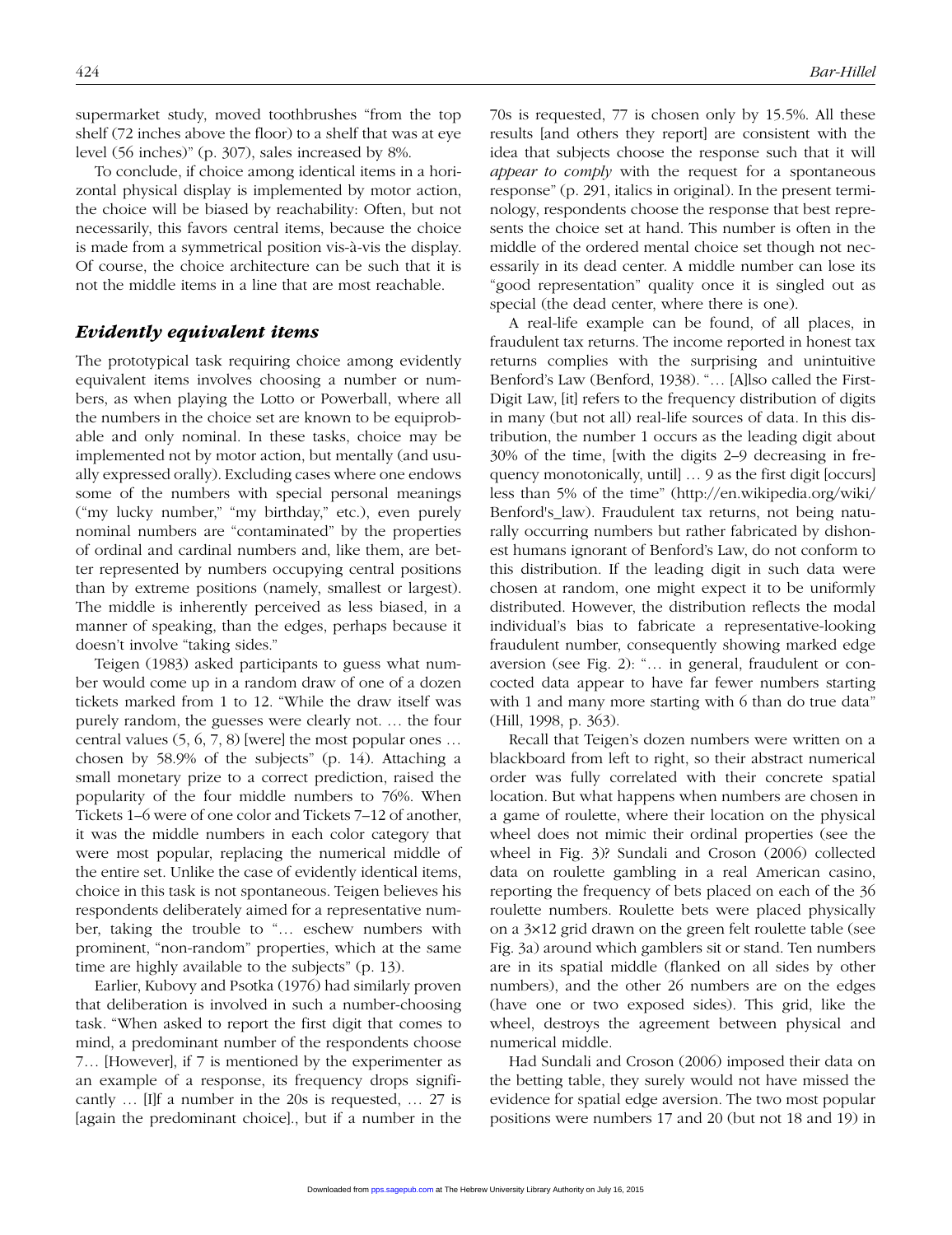

Fig. 2. Distributions of real versus fraudulent tax data (from Hill, 1998, p. 363). At this resolution, the True Tax line is indistinguishable from Benford's Law.

the center of the betting table. The least popular were 1, 3, 4, and 6 (but not 2 and 5) on the left side edge. On average, each of the 10 spatially central positions (which exclude some of the arithmetically central numbers) got at least 40% more bets than each of the 26 edge positions (3.6% vs. 2.5%). These data are displayed in Figure 3b, imposed on the betting table. Clearly, the center of the betting table is the most popular betting location. But the right-hand side reveals a more complex story, which is pertinent to our concern.

Implementing a bet in roulette involves motor action. It is somewhat harder for gamblers on the right side to reach the center of the table than for gamblers on the top and bottom sides, even though that is where the most representative numbers are. Gamblers don't stand on the left side of the table, because that is where the wheel is. The figure shows what happens when all this is put together, with good representation and reachability playing in tandem. The edges are not popular, because—though easily reachable—that is not where the representative numbers are. The right side has its own little secondary "center" to serve those who find it hard to reach the numbers in the primary center. The left side is altogether unpopular, because it is hard to reach for all gamblers, as none are actually standing there. Finally, the lower edge is more popular than the upper edge, presumably because the table's center is just a bit further to reach for people standing there than it is for people at the upper edge.

Christenfeld's (1995) routes and mazes study, in which respondents were presented with hypothetical choices from schematic maps, or with real choices in real walks, also belongs in this box, because the choice objects were equivalent rather than identical. For example, participants in one experiment chose hypothetically one of



Fig. 3. a. A schematic diagram of an American Roulette betting table. b. Number of bets placed on the 36 numbers in a real game of roulette. The more bets placed, the darker the color (based on Bar-Hillel & Zultan, 2012).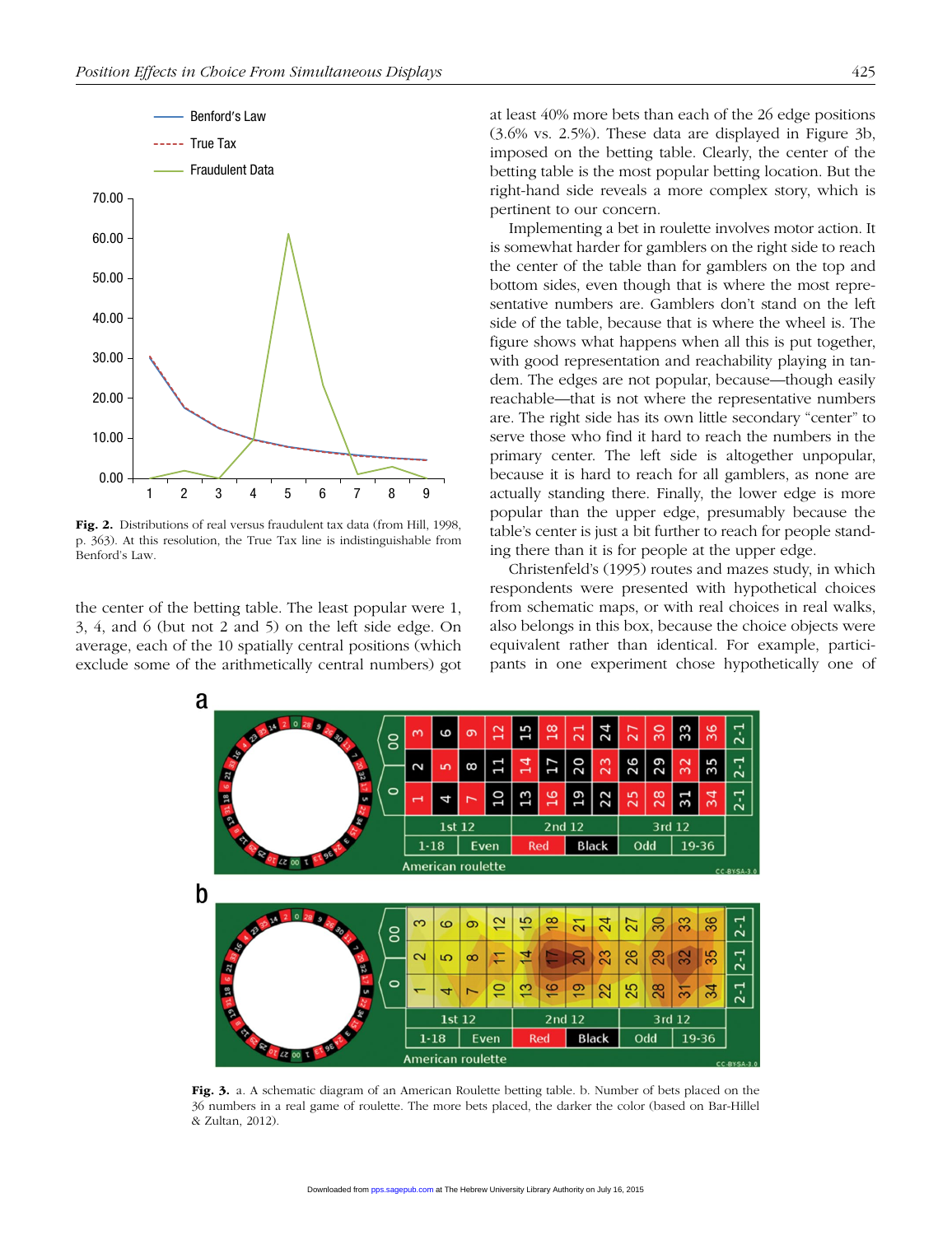

Fig. 4. One of the route choice tasks studied by Christenfeld (1995, p. 54).

three possible routes between two points in a schematic sketch (Fig. 4). The three routes had the same total length and number and sequence of left and right turns, but differed in where along the route the turns were presented. "The clearest pattern … is people's preference for the *last* available route" (p. 54, italics added). The first two routes, but not the third, presented the navigator with a binary choice between continuing to walk straight ahead or turning. However, in the third and last route, the turns, by the time they were made, were no longer optional. That was the preferred route. A similar result was found in the other conditions as well.

Christenfeld (1995) again attributed the advantage of the last route to his notion of mental ease, which here meant "not worrying about where to turn until one has to" (p. 55). His data can also be viewed in a manner consistent with my notion of reachability: a path continued without turning is arguably more reachable, by reason of physical inertia, than is a path one needs to turn onto.

In the previous section, I noted that reachability, being a function of choice architecture, need not always favor central items. Christenfeld's routes provide such an example.

To conclude, if choice among evidently equivalent items is made mentally (as from sets of nominal numbers), it will be biased by aiming for good representation. If its implementation also requires motor action (e.g., placing roulette bets or walking a route),<sup>6</sup> it will also be affected by reachability. Reachability, depending on choice architecture, could conflict with good representation.

## Choice Which Requires Processing but Is Not Interactive (Second Box)

Dayan and Bar-Hillel's (2011) menu study is the prototypical study of a choice requiring processing but not interactive reasoning. Menus must be read and comprehended, but are not likely to cause one to second guess the menu designer. Menu listings are most likely read, as verbal text is, from top to bottom, which determines the order of the sequential intake. Due to the obvious need to control for the intrinsic popularity of some items over others, we did not directly compare the popularity of items on the edges of the list to items in its middle, but rather the popularity of items when listed on the edges to their own popularity when listed in the middle. Even though the menu items were all present simultaneously, the lists consisted of more than can be held simultaneously in short-term memory. Once one needs to remember all listed items, the advantage the edges have in memory will be reflected in their reachability for the purpose of choice.

In Ert and Fleischer's (2014) study of simulated online hotel choice (with 10 different orderings), "The screen presented 10 [real] four-star hotels … with a close range of review scores … and prices" (p. 4). Their results agreed with the menu study: "[H]otels … listed at the top and bottom of the list were more likely to be chosen than those listed in the middle" (p. 1).

Another study in this box involved choice of items from a salad bar, which was laid out under a sneeze guard, as in Figure 5—a spatio-physical menu, if you will. Rozin et al.'s (2011) salad bar was self-service and payby-ounce. As in our menu study, from day to day, trays were moved around experimentally from the middle row to the sides and vice versa. Thus, item popularity could be compared within items across locations, controlling for differences in their base-rate popularity. The salad bar study is classified into this box because the content of the different trays presumably had to be processed in order to figure out what food they held. Although we don't know in what order that happened, it is unimportant due to the motor implementation of the choice. The results showed an edge advantage, which in this case means that an item was more popular if placed in Rows A and C as compared with the less reachable row  $B<sup>7</sup>$  between them.

The edge advantage shown in the menu and hotel choices versus that shown in the salad bar choices result from different psychological principles. In the latter, where choice is implemented by a motor action, the edge advantage results from motor reachability. In the former, where choice is determined mentally, it is governed by the serial position effect.

This box also houses a large class of studies concerning the effect on voting of candidate name order in election ballots. Its reliance on real-world data makes it particularly interesting. On the one hand,"[p]olitical professionals have long taken for granted that the top spot on the ballot provides an advantage" (Koppell & Steen, 2004, p. 267)—an opinion supported by the empirical evidence. Alas, however, in a survey of ballot position effects, Darcy and McAllister (1990) concluded "that much of the current literature is methodologically flawed, fails to take into account competing explanations for the effects which are found, or presents evidence from case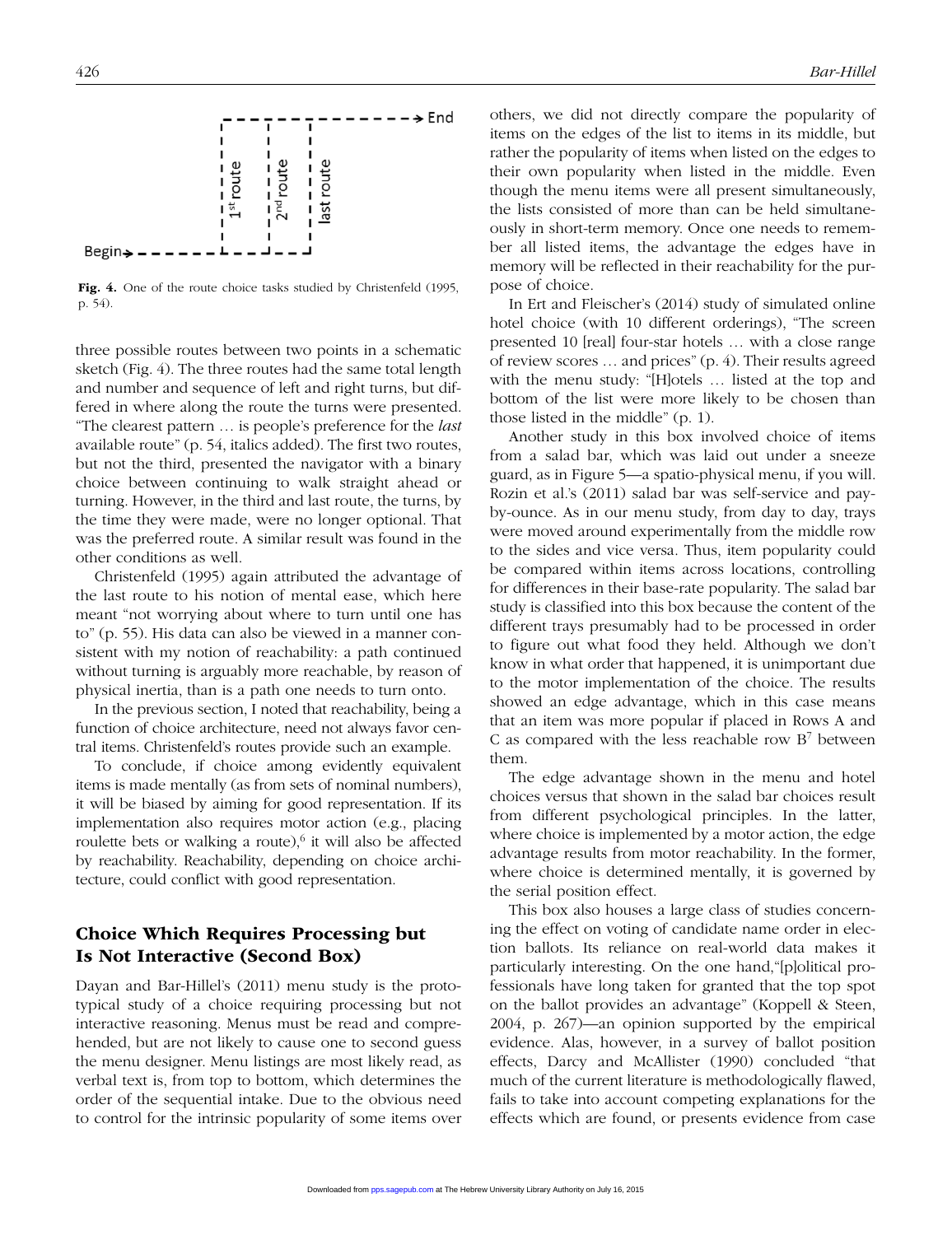| Greens |    | A2             | A3             | A4        |      |    | A5   A6   A7 |    | $\mathsf{A8}$   $\mathsf{A9}$   $\mathsf{A10}$ | <b>Dressings</b> |
|--------|----|----------------|----------------|-----------|------|----|--------------|----|------------------------------------------------|------------------|
|        | B1 | <b>B2</b>      | B <sub>3</sub> | <b>B4</b> | - B5 | B6 | B7           | B8 | B9 B10                                         | and              |
|        |    | C <sub>2</sub> | C <sub>3</sub> | C4        | C5   | C6 | C7           | C8 | C9 C10                                         | condiments       |

Fig. 5. Layout of Rozin et al.'s salad bar (2011, Fig. 1, p. 325).

studies that have little in common" (p. 5). Miller and Krosnick (1998) concurred: "Although a number of studies have been conducted to test for name-order effects on voting, these studies turn out to be of limited value" (p. 295). This was primarily because voters were not assigned at random to different name orders.

Fortunately, sometimes life presented quasi-controlled studies of real voting data. For example, Miller and Krosnick (1998) analyzed 1992 election returns from Ohio, in which name order was rotated. Name-order effects, when found, "nearly always advantage[ed] candidates listed first" (p. 291). Koppell and Steen (2004), used data from vertical ballots from the 1998 Democratic primaries in NYC "that rotate[d] precinct-by-precinct the order in which candidates' names are listed" (p. 268), and they reported that "In 71 of 79 individual nominating contests, candidates received a greater proportion of the vote when listed first than when listed in any other position" (p. 267).

The first position advantage is explainable with Krosnick's (1991) satisficing theory. This theory states that "when optimally answering a … question would require substantial cognitive effort, some respondents simply provide a satisfactory answer instead. … Satisficing may lead respondents to employ a variety of response strategies, including choosing the first response alternative that seems to constitute a reasonable answer" (Krosnick, 1991, p. 213). Often, for one reason or another, names on ballots are largely unfamiliar to a sizable part of the voters, who are credited with the effect that name position has. Such uninformed voters "may simply settle for the first name listed, because no reason is apparent suggesting that the candidate is unacceptable" (Miller & Krosnick, 1998, p. 295).

First name advantage can also be explained in terms of reachability. For uninformed voters, the ballot presents a choice among options that should be processed but are essentially (though not evidently) equivalent, inasmuch as these voters know nothing about them. Giving up on processing the names, they then reach for the first one simply because it is the one reached first. It is not that they judge the first candidate to be best for them, it is that they decide it is best for them to settle for the first candidate.

Miller and Krosnick also predicted that "when voters can retrieve only reasons to vote against competitors" (1998, p. 295) the last name will have the advantage. This, too, can be accounted for by reachability. In this condition, people are driven to continue reading down the list, since every name they read evokes rejection, not acceptance. Once the end of the list is reached and no name has been accepted, the last name, being the most recently considered, is the most reachable. Again, it is not that the last candidate is judged best, but that it is deemed to be best to choose it once one has reached the last candidate.

A similar account might well explain the result of a famous study by Nisbett and Wilson (1977; for more detail, see Wilson & Nisbett, 1978), in which being last but not first—was best. Store customers "were invited to evaluate … four identical pairs of nylon stockings … to say which … was the best quality … . There was a pronounced left-to-right position effect, with the right-most [and last] stockings being preferred over the left-most by a factor of almost four to one [12%, 17%, 31%, 40%]." (Nisbett & Wilson, 1977, p. 243). This study highlights the fact that what matters is not whether the choice items are in fact identical, but whether they are evidently identical. The respondents in this task were not told that all stockings were identical and were led by the demand characteristics to believe that they were not. Wilson and Nisbett speculated that the "last was best" effect is "a temporal order effect rather than a spatial position effect. Subjects almost universally "read" the stockings from left to right, probably because they were labeled A, B, C, D." (Wilson & Nisbett, 1978, p, 124). Since differences would have been hard to detect (there weren't any, objectively), these shoppers are like those voters forced to hear all the candidates' names without really being able to detect differences among them: They are biased by reachability to choose the last one. Notably, whereas physical reachability typically favors middle items (when the spatial display is horizontal and symmetrical), mental reachability typically favors one end or the other because of the serial nature of processing or of recall.

To conclude, if item intake is sequential (menus) and choice is mental, it is subject to the serial position effect. If circumstances involve near-impossible distinctions (ballots for uninformed voters, identical stockings for misinformed shoppers), choice is biased by mental reachability. All these favor one edge or another over the other positions. In addition, as always, if the implementation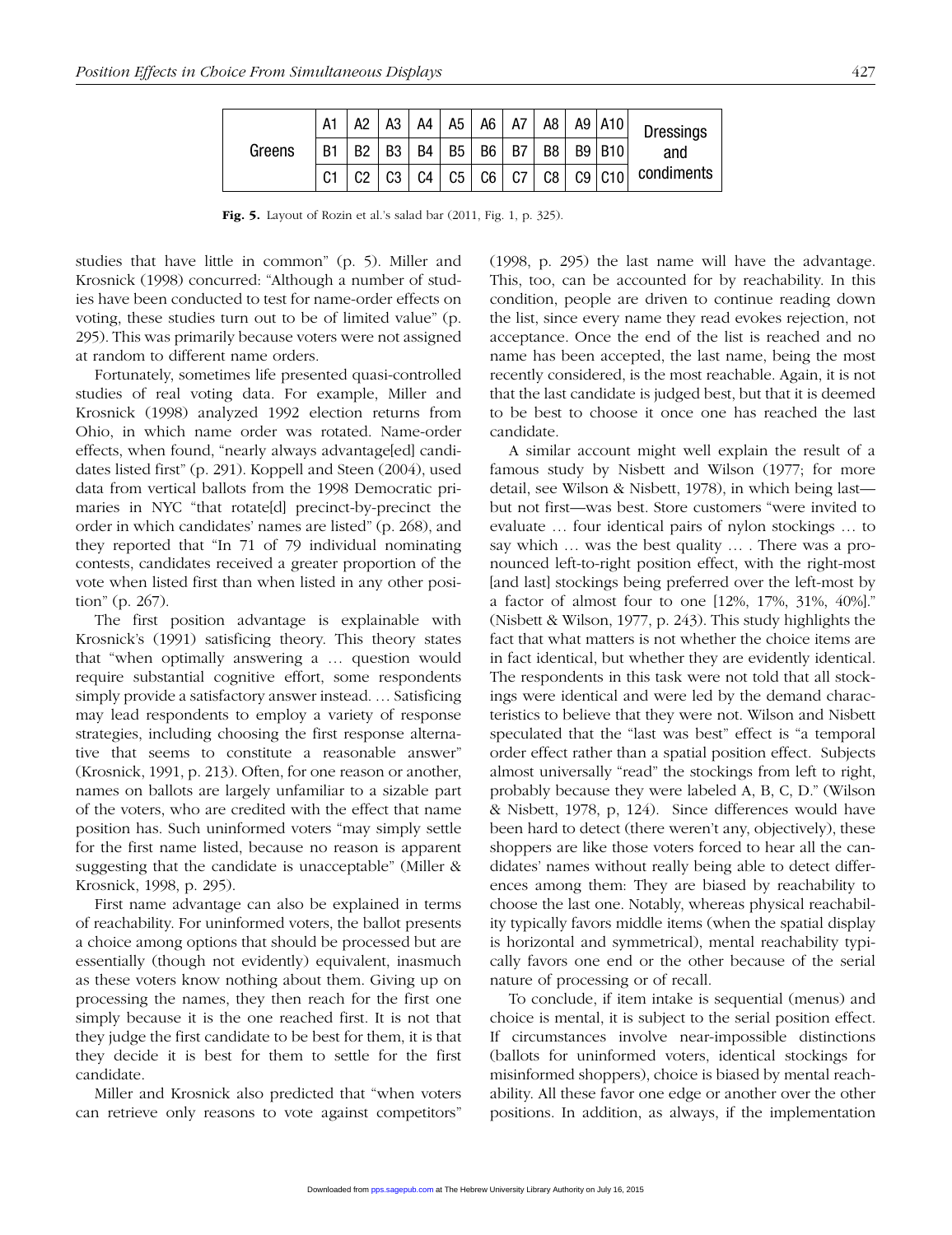requires motor action (salad bar), it will also be affected by physical reachability as determined by the choice architecture.

I wish to note that I am not rejecting the specific accounts offered by authors for their specific position effects. I do not reject Christenfeld's (1995) mental ease idea, Krosnick's (1991) satisficing theory, Nisbett and Wilson's (1977) "consumer's habit" speculation, or Rozin et al.'s (2011) term, *accessibility*. I merely show how a single principle, reachability, which applies to the physical and as well as to the mental, subsumes all of them (as well, we shall see later, as the center-stage hypothesis), at least in the present contexts. None of those authors aspired to explain all position effects, and none, dare I say, would have succeeded doing so with their own specific account.

## Interactive Choice (Righthand Boxes)

The boxes on the right side of Figure 1 comprise choices made in the course of interactive interactions. The studies in these two boxes were mostly carried out with game theory explicitly in mind. A notable exception are MCTs, first construed as a competitive game in Bar-Hillel and Attali (2002). I shall discuss both cooperative and competitive interactive choices together simply because they were usually studied together and because contrasting them with each other within studies is illuminating.

## *Schelling (1960): Coordination games*

In one of the earliest experimental studies of games, Schelling (1960) informally reports on an "unscientific sample of respondents" (p. 55), and, I might add, an unscientific sample of tasks. Some required a bit of item processing, but most did not. I shall ignore those tasks that did not involve position effects. Schelling focused on coordination games, where the two players are best off if they make the same choices. He aimed to demonstrate that people could coordinate their choices far better than chance, without any exchange among them, based on common intuitions "of prominence or conspicuousness" (p. 57). *Common* here means both "commonplace" and "held in common". Schelling no doubt designed his tasks guided by intuition, making coordination pretty easy. I detail some of Schelling's examples below.

Example 1: "Name 'heads' or 'tails'. If you and your partner name the same, you both win a prize" (p. 56). Of 42 respondents, 36 named "heads." Schelling's intimates that by just being first, "heads" is more salient than "tails" (see Bar-Hillel et al., 2014).

Example 2: "Circle one of the numbers listed in the line below. You will win if you all succeed in circling the same number" (p. 56). The numbers shown were: 7, 100, 13, 261, 99, and 555 (in that order). The three most popular choices, in descending order, were 7, 100, and 13, which together accounted for 37 choices out of 41 (Schelling gives no more detail). Again, since no stimulus is more clearly salient than the alternatives, advantage accrues to being first.

Example 3: "Put a check mark in one of the sixteen squares [of a 4-by-4 array of empty squares]. You win if you all succeed in checking the same square" (p. 56). Of 41 respondents, 24 chose the top-left square, arguably one of the four most salient cells in the array (i.e., the corner cells) and the "first" cell by reading habits.

Example 9: Following a tie in a ballot vote, a "second ballot is about to be taken. … you will be rewarded if someone gets a majority … and you vote for [him]." (p. 57). Of 18 respondents, 16 gave their vote to the first of the two tied candidates.

In present terms, Schelling's stimuli were "evidently equivalent." Had participants been only asked to pick one stimulus, without the coordination instructions, the task provided little if any reason to prefer one over the other. In that case, a "representative" stimulus would have been most likely to be chosen, which would not have been at the edges. But the fact that coordination with another player is called for is a game changer, to turn a phrase. Participants are now seeking a pointed tie breaker, which could serve as the focal choice (Schelling's term) on which to coordinate. The guiding principle here is to escape from the ordinary, from the humdrum, from the representative, and move toward the unique, the special, the standout.<sup>8</sup>

When the options are not seen as equivalent, then content salience could trump position salience, perhaps obviating position effects. Schelling's other examples demonstrate that. One can only speculate which choice would have been the favorite had Schelling presented a number sequence such as 2, 4, 6, 8, 10, 13, or 2, 4, 6, 13, 8, 10. Position only serves as tie breaker where there is a tie. In these two hypothetical examples there isn't one— 13 breaks it.

## *Rubinstein, Tversky, and Heller (1997): Games of four positions*

Coordination games, especially when they have an intuitive focal point, are fairly easy to play, because the focal solution is at so-called equilibrium. This means that if you think the other player thinks like you, it bolsters the appeal of your own inclination. In contrast, in a competitive game, such as Matching Pennies, neither of the choices is an equilibrium. If you think the other player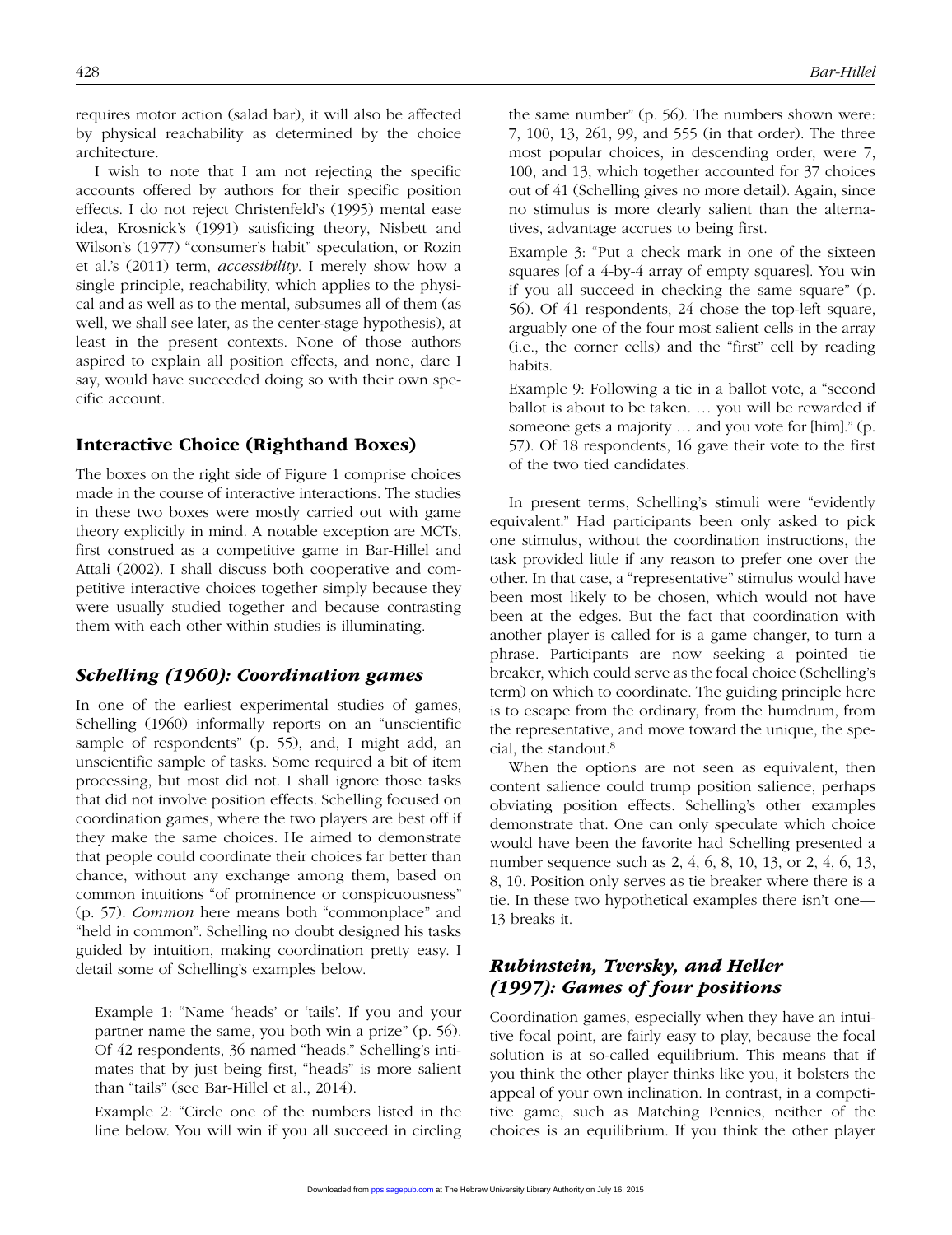thinks like you, you can settle on neither Heads nor Tails. Only the breakthrough idea of randomization achieves equilibrium.

Rubinstein et al. (1997) looked not only at coordination games, but also at other incentive structures. In a withinsubject design, they "investigate[d] the behavior of players in a series of 6 two-person … games. One player "hides" a treasure in one of four [lined up] locations, and the other player "seeks" the treasure" (p. 394). In each game, one of the four locations was made experimentally salient by marking it separately from the other three (e.g., by labeling the locations Polite, *Rude*, Honest, and Friendly).

The subjects playing a coordination game were told "both players receive \$10 if they select the same item, and nothing if they select different items" (p. 396). Between 54% and 88% of the time (with an overall mean of 78%, compared with 25% expected by chance) these participants chose the focal item, regardless of its position, which gave them both a high probability of "earning" the reward.

The competitive group was told "The seeker wins if her choice matches the hider's choice [i.e., she finds the hidden treasure]; the hider wins if it does not" (Rubinstein et al., 1997, p. 394). Here, the favored choice was no longer the focal item. Rather,"[a]voiding the endpoints in all six games was the single most common pattern" (p. 399). Hiders chose a middle item 72% of the time; seekers chose a middle item 69% of the time.<sup>9</sup> Finally, in a slight variation in which none of the four options was salient, hiders chose the middle 57% of the time, and seekers chose it 64% of the time. This pattern benefits seekers only—it is detrimental to hiders.

A third condition was termed *discoordination* by Rubinstein et al. (1997). A pair of subjects were rewarded only if they selected different items. In this condition, the middle items were chosen 57% of the time, and the focal items were chosen 30% of the time—both higher than chance. These results are a washed-down version of those in the competitive game, as indeed a discoordination game itself is.

From the point of view of game theory, Rubinstein et al.'s (1997) respondents did better playing the coordination games than the competitive games, which is hardly surprising in light of what was earlier said about equilibrium choices. "As expected, they selected the focal item in the coordination games … In the competitive games, however, the players … [were] not guided by valid strategic reasoning … [but by] a common response tendency" (p. 402).

## *Falk, Falk, and Ayton (2009): Games of 5-by-5 positions*

In Falk et al. (2009)'s comprehensive study of position effects in interactive choice, participants chose three cells (or, in a task variation, one cell) of a  $5 \times 5$  cell matrix. There were seven sets of instructions—of which the four that were interactive (the first four of the seven listed below) also assigned participants a game role of hider or seeker.<sup>10</sup> The three noninteractive conditions actually belong on the left side of Figure 1, but are discussed here because the seven conditions produce a coherent narrative.

- 1. Competitive hiders: Mark X in a cell, so that it would be hard to find
- 2. Competitive seekers: Find the cells in which the Xs were hidden
- 3. Cooperative hiders: Place X in a cell where you want it to be found
- 4. Cooperative seekers: Find the cells meant for you to find
- 5. Indefinite: Mark X in a cell
- 6. Randomization: Mark X in a cell chosen as if blindly
- 7. Aesthetic: Mark X in a cell "so as to get a pleasant looking pattern" (Falk et al., 2009, p. 207).

In light of what we have learned so far, cooperative hiders and seekers and the aesthetic instructions group should resemble each other and act differently than the competitive and randomization groups, which should also resemble each other. This because the former are expected to seek the salient and the symmetrical, whereas the latter are expected to shy away from the salient and the symmetrical and instead seek the representative and middling. It is hard to predict the indefinite group within the present account, as there is neither an incentive structure nor is the task a motor-perceptual one. If, in the absence of incentives, they therefore choose to just please themselves, they would presumably resemble the aesthetic group.

The results were clear and decidedly nonuniform. Falk et al. (2009) summarized them thus: "People [in all conditions] agree on salient and on nonsalient options, both of which are preferred under different instructions" (p. 203). Specifically, there is a universal agreement that the dead center is the most salient cell, followed by the four corner cells. That leaves 12 "ordinary" edge cells, and 8 "ordinary" middle cells. The salient cells were favored by cooperating hiders and seekers and eschewed by the competing hiders and seekers. The "aesthetic" and "indefinite" respondents most closely resembled the cooperative respondents (their favorite cell was the dead center), and the "randomizers" most closely resembled the competitive respondents (their favorite cell was one of the two cells just above the dead center on the diagonals). Besides all this, all respondents in all seven conditions, for one cell as well as for three cells, by and large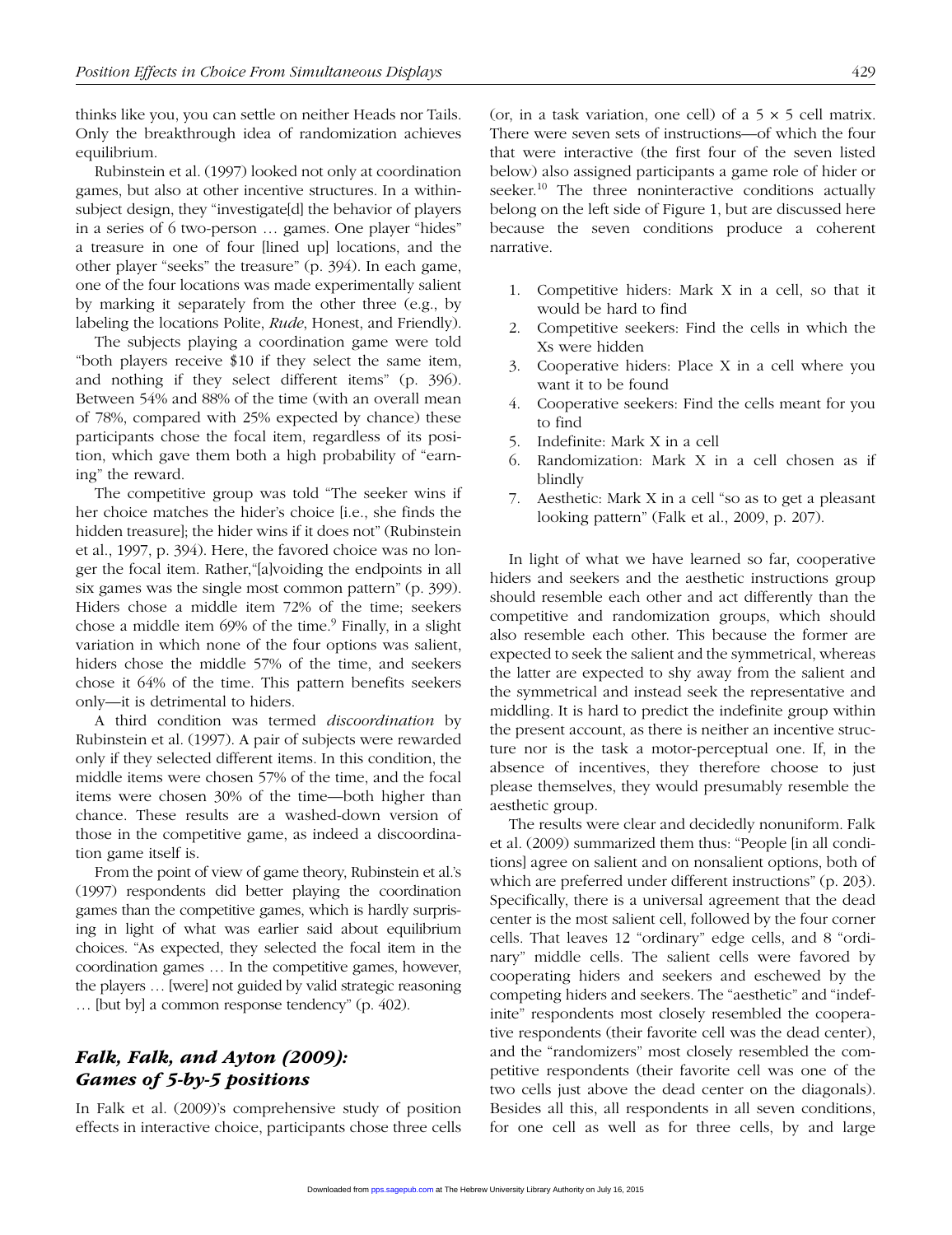preferred the 8 "ordinary" middle cells (9 minus the dead center) to the 12 ordinary edge cells (16 minus the 4 corners). This is roughly as would be expected on the basis of what we already saw in Schelling (1960) and in Rubinstein et al. (1997).

## *Attali and Bar-Hillel (2003): MCTs*

The three previous studies, while requiring little if any processing, required the same level of processing from each player. The case of MCTs shows elegantly why it doesn't matter how much processing is required, as the test takers, whose choices necessitate thorough processing, and the test makers, whose choices do not, show the same tendencies. Indeed, the position biases shown in MCTs resemble those shown in the explicit hide-and-seek games of Rubinstein et al. (1997). Question designers, like hiders, tend to place the correct answer in whatever position seems like "the best hiding place."

It is possible to deprive test takers of the possibility of processing answers, as in the following, admittedly bizarre, task. The question "What is the capital of Norway?" was followed by 4 wordless positions A, B, C, and D. Of 69 guessers, 88% circled positions B or C (Attali & Bar-Hillel, 2003, p. 112).

In contrast, in a task that was not hide-and-seek, but more like a blind menu choice, or like a meaningless ballot, Coney (1977) asked a total of 272 respondents "to choose the 'best brand' from four beers labeled A, B, C, or D" (p. 386)—the brands were presented in four different orders, so that each letter was in each position once. No other information was given. Overall, Brand A was the most popular (40%), and Brand D was the least popular (17%), irrespective of their position. In contrast, when the beers were labeled H, L, M, and P, the first position was most popular (32%), and the last was least popular (17%), irrespective of which letter was in that position. As Coney pointed out, A, B, C, and D have connotations, but H, L, M, and P do not. When there are connotations, they determine the popular choice. When there aren't, reachability does—hence popularity declines with ordinal position.

Note that edge aversion in MCTs differs from that found in the leftmost box inasmuch as it does not arise from automaticity and indifference, but from the opposite: a deliberate desire to thoughtfully choose a good place wherein to hide (or seek) the correct answer. Putting the correct answer in the middle of a list of distractors is anything but minimally effortful. Minimal effort would have test makers place the correct answer in the first position—they have it in mind before they come up with the distractors, and they might as well get it out of the way—rather than retaining it in memory while inventing distractors.<sup>11</sup>

## *Valenzuela and Raghubir (2009): The center-stage effect*

I had suggested earlier that restaurant patrons seldom wonder why a menu is ordered as it is (if and when they do, menu choice would move to the right, rather than the left, of Fig. 1). Consider, for example, the day's special. If one believes that the restaurant highlights its winners in the specials, one might be inclined to order a special, whereas if one believes that the restaurant uses the specials to get rid of its losers, one might avoid ordering from them. Alas, there are no empirical studies that test these predictions. But the next set of studies did look at what happens when subjects approach a noninteractive situation with strategic beliefs in mind.<sup>12</sup> The situations are not interactive inasmuch as the other "player" is static and is not assumed to actually be playing an interactive game with the respondents. They are strategic inasmuch as the respondents are hypothesized by the researchers to be second guessing that other player.

Valenzuela and Raghubir (2009) showed, that "when consumers' [sic] believe that the order-of-presentation of items reflects retailers' strategy they expect that retailers place the most popular item in the middle of an array. When their purchase goals are consistent with purchasing the most popular item, then this inference translates into an item in the center being more likely to be chosen" (p. 194). In their Study 1, for example, "Participants were told that as a token of appreciation for their participation they were going to receive a packet of chewing gum. They could choose from three varieties: Spearmint (S), Peppermint (P) and Winterfrost (W) that were presented in three different orders. Participants' choice was unobtrusively recorded. … The chewing gum variety placed in the middle was chosen half the time" (p. 188). The authors add much experimental evidence to support the validity of the center-stage belief, that people really hold it, and that it is this belief rather than alternative explanations that accounts for this middle bias. I take no issue with their account or evidence, but I wish to point out that reachability would have predicted the same more parsimoniously. Ironically, Valenzuela and Raghubir believe that theirs is the more parsimonious account, saying "The belief-based model parsimoniously explains earlier findings by Christenfeld, 1995 and Shaw, 2000, which showed consumers' preference for the middle option among an array of identical items" (p. 194). But what does it mean that people believe the most popular item is placed in the middle of an array when the items are all identical?

Had the chewing-gum task not utilized motor choice from among physical objects (as I infer it did from the words "choice was unobtrusively recorded," p. 188), but rather were verbally selected from objects described to the individual, the authors would still have predicted a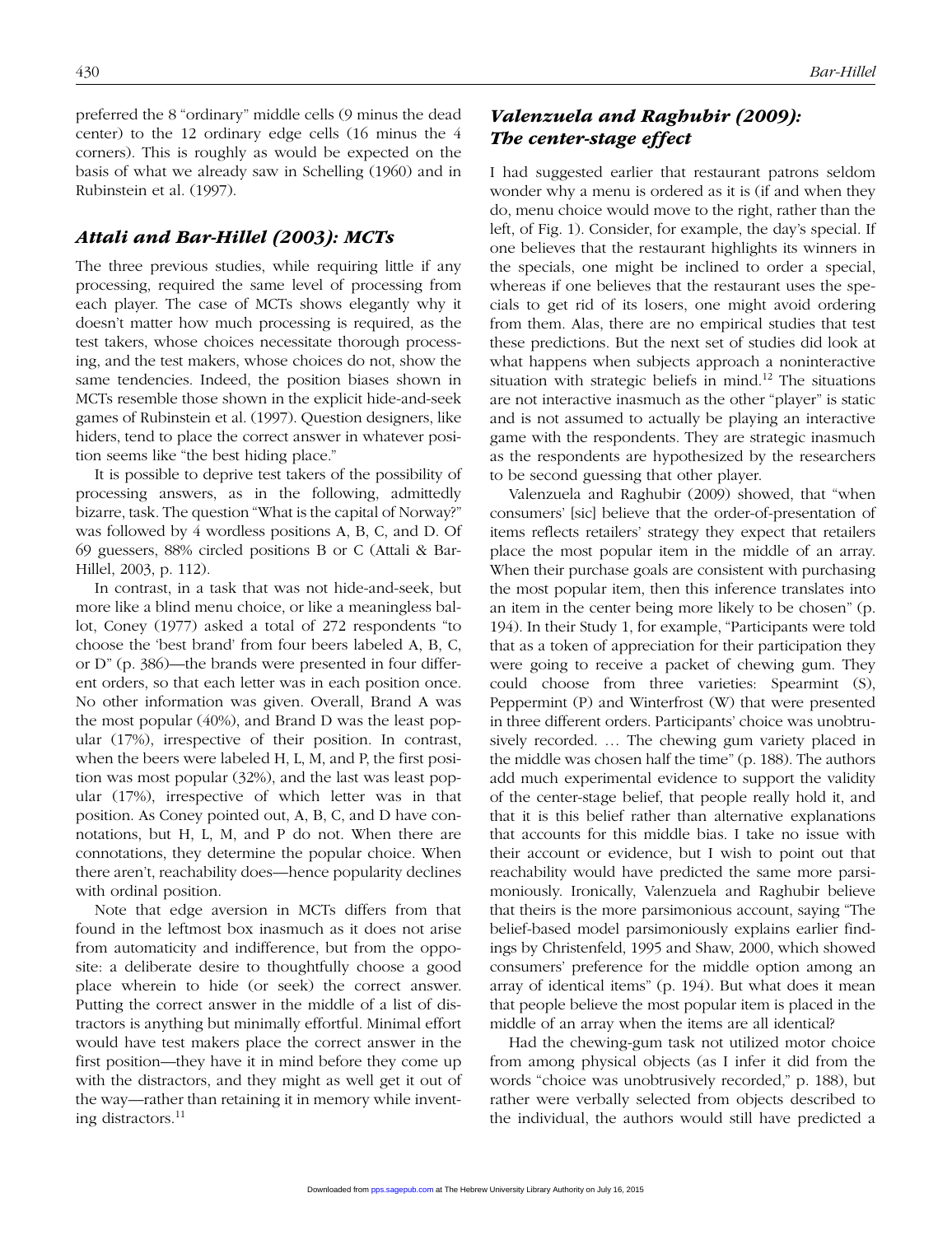middle bias, whereas reachability would have predicted an edge advantage. This "critical experiment" has not, however, been conducted.

Of course, once people entertain beliefs about how store displays come about (a possibility I dismissed when classifying Christenfeld's supermarket study into the leftmost box), reachability might well be overridden by strategic reasoning. Suppose, for example, that one believes that the yogurt display in one's supermarket is restocked by pushing the old containers to the front to make room for the new ones in the back. Then one might well extend one's arm deep into the display in order to access the newer, fresher, containers, in spite of that location's diminished reachability.

In an earlier study, Raghubir and Valenzuela (2006) applied the "center-stage effect" to derive interesting predictions about social-psychological variables such as impression formation and people judging. There, the center-stage effect was not about product placement in stores, but rather about the belief that "important people sit in the middle" (p. 66). Again the authors added much experimental evidence to support the validity of this version of the center-stage belief, that people really hold it, and that it is this belief rather than alternative explanations which accounts for this middle bias.

Be that as it may, I reiterate that it is not clear that there is added value to the center-stage idea in itself for predicting position effects. There are obvious reasons why important people would indeed be assigned to center stage in many kinds of horizontal arrays (they would no doubt be assigned to first place in queues, such as for lifeboats on the Titanic), but from then on the predictions require so much additional psychology as to no longer even be about position per se. For example, although the center of horizontal arrays gets the most visual attention (Atalay et al., 2012), Raghubir and Valenzuela (2006) argue (in their article title, no less) that center stage is the "center-of-inattention."

To conclude, when simultaneous choice is strategic, focal choices, including salient positions, are a draw when coordinating and are a drawback when competing. Surprisingly, this holds for both players, although any bias shared by both players is, in the case of hide-andseek, to the detriment of the hiders. Thus, players of coordination games will tend to favor special positions such as first, last, or dead center, where those exist, whereas competitive players will tend to shy away from those very same positions.

#### Solving the Conundrum

The triple conundrum posed earlier in this article (Why do MCTs show edge aversion? Why do menus show edge advantage? Why do such similar tasks show opposing effects?) has been solved. Menus show edge advantage because they are perused sequentially, taken in serially, and are therefore subject to the serial position effect. MCTs, although probably processed similarly to menus, are games of hide-and-seek—therefore, test takers and test makers alike shy away from "special" positions, such as first and last, and prefer the fuzzy middle. These two tasks differ because with menus, once processed, no strategic reasoning follows, whereas with MCTs, strategic reasoning overrides any prior processing effects.

On the way to solving the conundrum, we have seen that the highly prevalent middle bias found in so many studies (in this article, middle bias examples outnumber edge advantage examples by about 2 to 1) derives from not one, but at least three different psychological principles: (a) middle positions are more reachable in perceptual-motor tasks, (b) they are more representative in mental choice tasks, and (c) they are felt to be better hiding places in games of hide-and-seek.

I had naively hoped that position effects in choice could be summarized as neatly as hypothesized by Valenzuela and Raghubir (2009): "It is possible that an extremity advantage exists for choices containing sequentially presented options, whereas a centrality advantage exists for simultaneously presented ones" (p. 195). I later thought that the generalization might be that an extremity advantage exists for choices requiring sequential processing, whereas a centrality advantage exists for items requiring no processing. In truth, however, these simplistic dichotomies are insufficient: Position effects are determined by features of the choice architecture, by the dynamics of the task, and by a number of psychological principles. The same effect (e.g., edge aversion) may have different causes in different cases (e.g., choice of toilet paper rolls vs. guessing a multiple-choice question), whereas different effects (e.g., edge aversion vs. edge advantage) can be caused by the same psychological principle (reachability under different spatial displays).

An intuition common across all tasks concerns which positions in a specific case are more reachable; which positions are more "salient," "focal," or "representative"; and whether the incentive structure—if one exists directs one toward or away from those positions. Specific position effects then follow.

I feel compelled to note that there are some findings that I could not account for, or could do so only ad hoc, as they seemed to defy my own predictions. One is Christenfeld's (1995) finding that the closest door to the restroom entrance was not the most popular. Another is Rubinstein et al.'s (1997) finding that competitive players' mild attraction to the one differently marked option (out of four) from which they should have shied away. Neither were explained by the original authors either.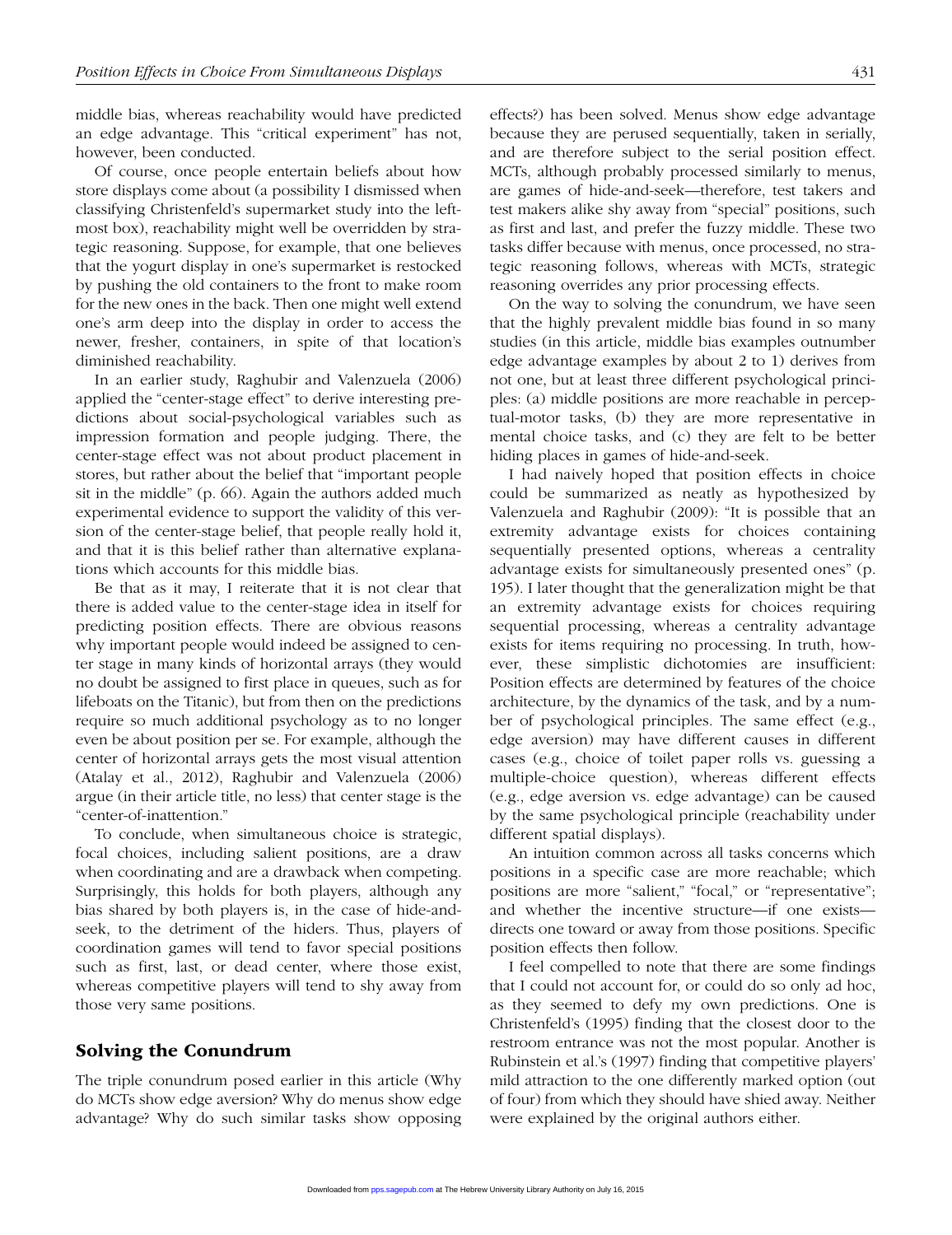At the conclusion of my 2011 paper, I stated that "if asked to predict the outcome of a new study of position effects in a new setting, all I have done and read might be of little help" (p. 233). I now feel prepared to meet the challenge of predicting the outcome of new studies in new settings. Indeed, the principles of this article should be generalizable beyond simultaneous choice to sequential choice and beyond choice from three or more options to binary choice. However, both take us beyond the boundaries of the present article. And of course, one should never forget what experience teaches: There is no guarantee that new data will not baffle me again.

#### Acknowledgments

My deep gratitude to Bobbie Spellman, editor *par excellence*, both supportive and constructive. I thank Tom Noah, student *par excellence*, who made the figures comprehensible. I thank the readers, audiences, and referees whose comments on earlier versions of this article greatly improved it. I am ever awed by the collaborative nature of my scientific community.

#### Declaration of Conflicting Interests

The author declared no conflicts of interest with respect to the authorship or the publication of this article.

#### **Notes**

1. *Edge aversion* is perhaps the more informative name, as it tells that the bias is against the edges, whereas *middle bias* does not tell whether the bias is in favor of or against the middle.

2. Main's other "tips" did not pan out when subjected to scientific testing (e.g., Kincaid & Corsun, 2003).

3. There are games that exist between these two categories, such as the notorious Prisoner's Dilemma, but we can safely ignore them here.

4. It should also have been the most popular choice by Christenfeld's (1995) discussion of navigational decisions.

5. In a recent personal communication (November 2014), Christenfeld has said that he has the least confidence in that result from his entire paper and shares the intuition expressed here.

6. Although routes and their choices here were virtual, the virtual mimics the physical, so that a path which is more reachable physically would also be mentally imagined as more reachable.

7. No data were reported for the relative popularity of the left and right columns (A1-B1-C1 and A10-B10-C10) versus the middle columns.

8. Why is "first" more focal than "last"? Each one is singular. But first is the "most reachable" option.

9. Surprisingly, the salient item remained somewhat popular even among the competitive players. It is apparently somewhat hard to ignore a focal item, even when one arguably should.

10. The following instructions are for one cell; those for three cells were modified accordingly.

11. Other position effects in test taking appeared in the literature in earlier decades. Some authors report a preference for early responses (Clark, 1956; Gustav, 1963), some for later responses (Marcus, 1963), some for neither (Hopkins & Hopkins, 1964), and some for both (Atwell & Wells, 1937; McNamara & Weitzman, 1945). Generally speaking, "The few studies on positional bias … are inconclusive because of methodological and conceptual problems" (Fagley, 1987, p. 95).

12. Strategic reasoning is more general a term than interactive reasoning inasmuch as one can think strategically even when there is no interaction going on—namely, there is no dynamic player on the other end of one's decision.

#### References

- Atalay, A. S., Bodur, H. O., & Rasolofoarison, D. (2012). Shining in the center: Central gaze cascade effect on product choice. *Journal of Consumer Research*, *39*, 848–866.
- Attali, Y., & Bar-Hillel, M. (2003). Guess where: The position of correct answers in multiple-choice test items as a psychometric variable. *Journal of Educational Measurement*, *40*, 109–128.
- Atwell, C. R., & Wells, F. L. (1937). Wide range multiple choice vocabulary tests. *Journal of Applied Psychology*, *21*, 550–555.
- Bar-Hillel, M. (2011). Location, location, location: Position effects in choice among simultaneously presented options. In W. Brun, G. Keren, G. Kirkeboen, & H. Montgomery (Eds.), *Perspectives on thinking, judging, and decision making* (pp. 223–235). Oslo, Norway: Universitetsforlaget.
- Bar-Hillel, M., & Attali, Y. (2002). Seek whence: Answer sequences and their consequences in key-balanced multiple-choice tests. *The American Statistician*, *56*, 299–303.
- Bar-Hillel, M., Peer, E., & Acquisti, A. (2014). "Heads or tails?"— A reachability bias in binary choice. *Journal of Experimental Psychology: Learning, Memory, and Cognition*, *28*, 1656–1663.
- Bar-Hillel, M., & Zultan, R. I. (2012). We sing the praise of good displays: How gamblers bet in casino roulette. *Chance*, *25*(2), 27–30.
- Benford, F. (1938). The law of anomalous numbers. *Proceedings of the American Philosophical Society*, *78*, 551–572.
- Christenfeld, N. (1995). Choice from identical options. *Psychological Science*, *6*, 50–55.
- Clark, E. C. (1956). General response patterns to five-choice items. *Journal of Education Psychology*, *47*, 110–117.
- Coney, K. A. (1977). Order-bias: The special case of letter preference. *Public Opinion Quarterly*, *41*, 385–388.
- Darcy, R., & McAllister, I. (1990). Ballot position effects. *Electoral Studies*, *9*, 5–17.
- Dayan, E., & Bar-Hillel, M. (2011). Nudge to nobesity II: Menu positions influence food intake. *Judgment and Decision Making*, *6*, 333–342.
- Dreze, X., Hoch, S. J., & Purk, M. E. (1995). Shelf management and space elasticity. *Journal of Retailing*, *70*, 301–326.
- Ert, E., & Fleischer, A. (2014). Mere position effect in booking hotels online. *Journal of Travel Research*. Advance online publication. doi:10.1177/0047287514559035